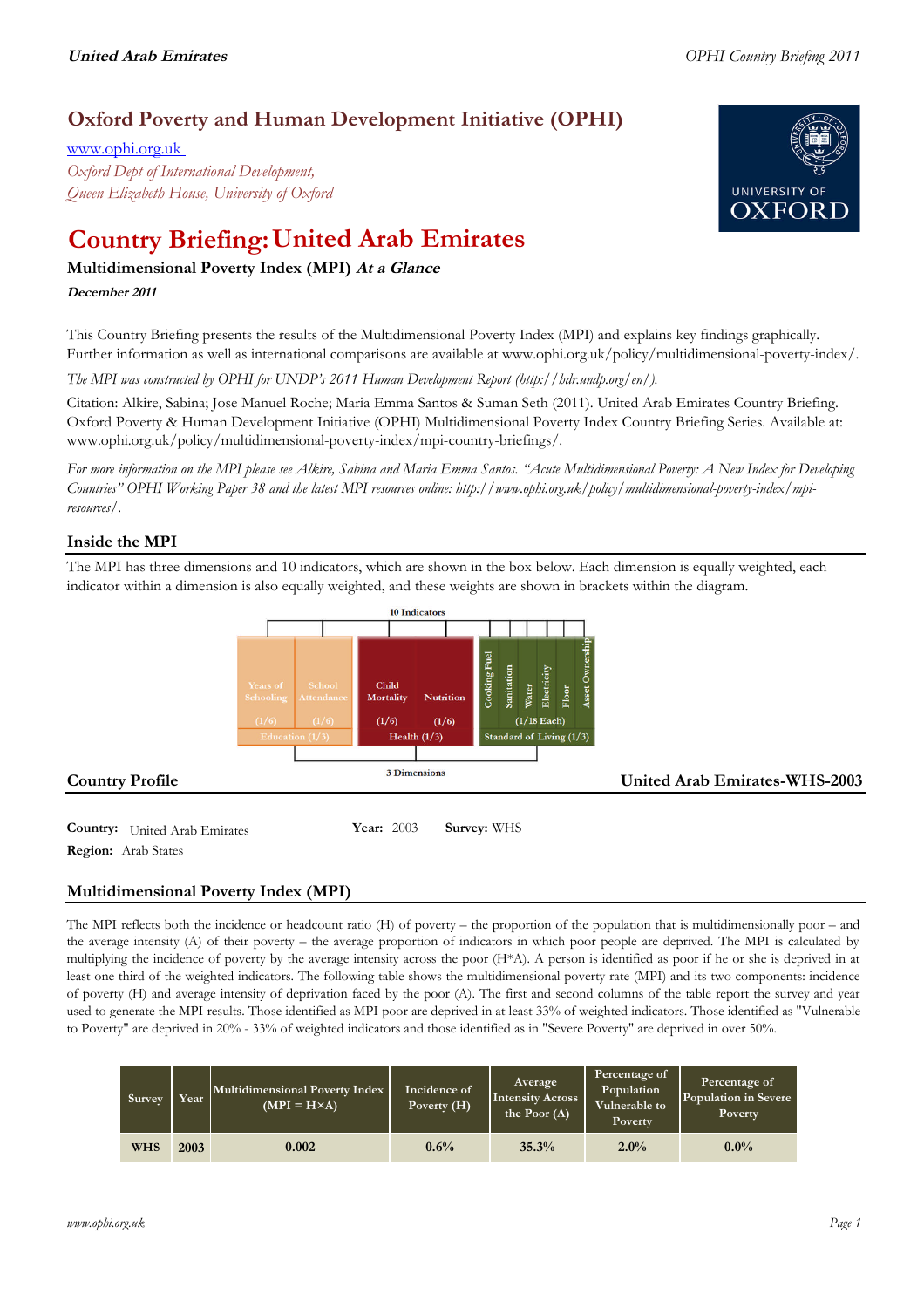### **Comparing the MPI with Other Poverty Measures**

Column chart A compares the poverty rate using the MPI with three other commonly used poverty measures. The height of the first column denotes the percentage of people who are MPI poor (also called the incidence or headcount ratio). The second and third columns denote the percentages of people who are poor according to the \$1.25 a day income poverty line and \$2.00 a day line, respectively. The final column denotes the percentage of people who are poor according to the national income poverty line. The table on the right-hand side reports various descriptive statistics for the country. The statistics shaded in khaki/olive are taken from the year closest to the year of the survey used to calculate the MPI. The year is provided below each column in chart A.



#### **Comparing the MPI with Other Poverty Measures**

Column chart B shows the percentage of people who are MPI poor (also called the incidence or headcount) in the 109 developing countries analysed. The column denoting this country is dark, with other countries shown in light grey. The dark dots denote the percentage of people who are income poor according to the \$1.25 a day poverty line in each country. The graph above tells you the year this data comes from. Dots are only shown where the income data available is within three years of the MPI survey year.



**B. Headcounts of MPI Poor and \$1.25/day Poor**



 $\bullet$  Percentage of Income Poor (living on less than \$1.25 a day)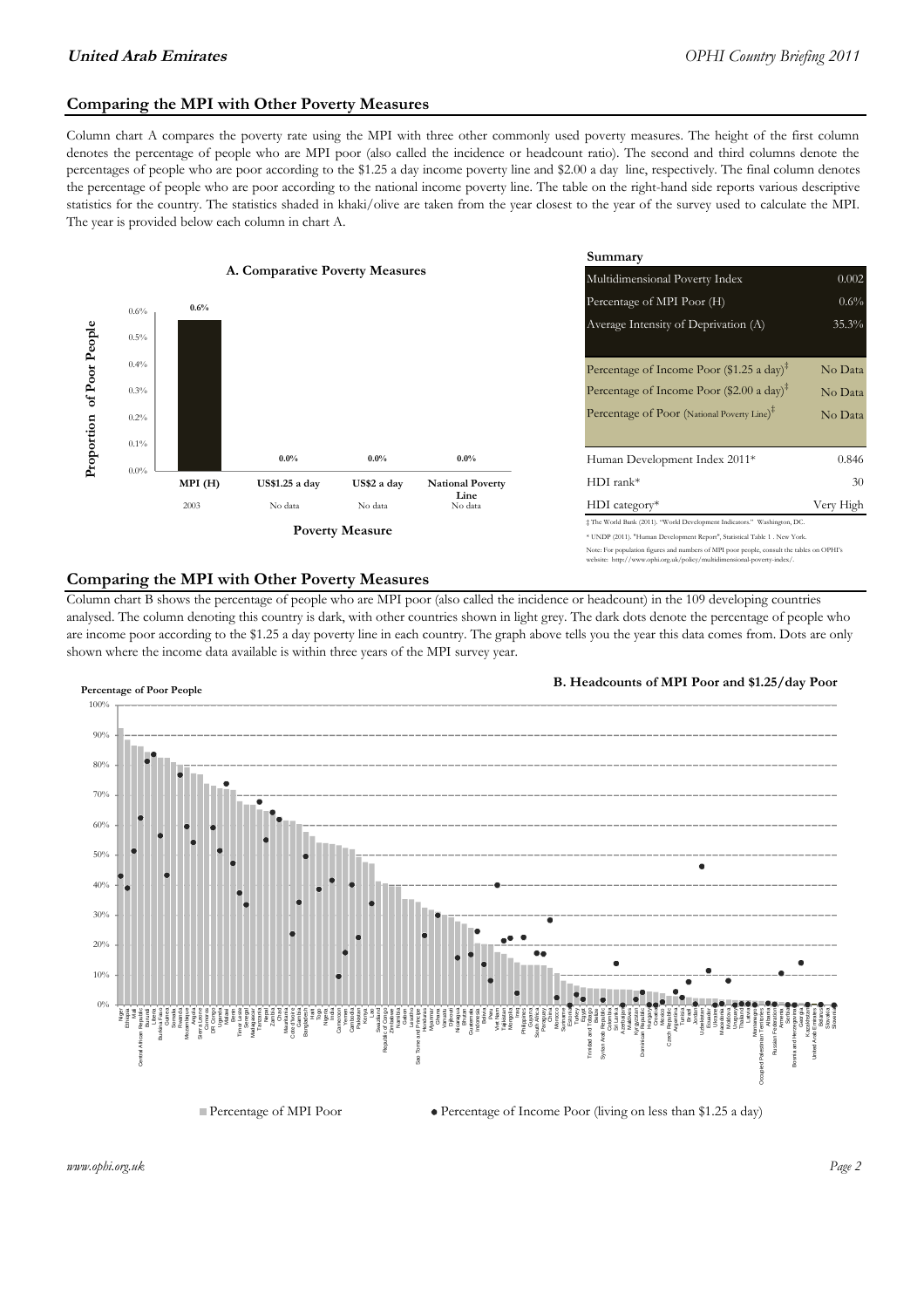### **Incidence of Deprivation in Each of the MPI Indicators**

The MPI uses 10 indicators to measure poverty in three dimensions: education, health and living standards. The bar chart to the left reports the proportion of the population that is poor and deprived in each indicator. We do not include the deprivation of non-poor people. The spider diagram to the right compares the proportions of the population that are poor and deprived across different indicators. At the same time it compares the performance of rural areas and urban areas with that of the national aggregate. Patterns of deprivation may differ in rural and urban areas.



#### **Composition of the MPI**

The MPI can be broken down to see directly how much each indicator contributes to multidimensional poverty. The following figure shows the composition of the MPI using a pie chart. Each piece of the pie represents the percentage contribution of each indicator to the overall MPI of the country. The larger the slice of the pie chart, the bigger the weighted contribution of the indicator to overall poverty.